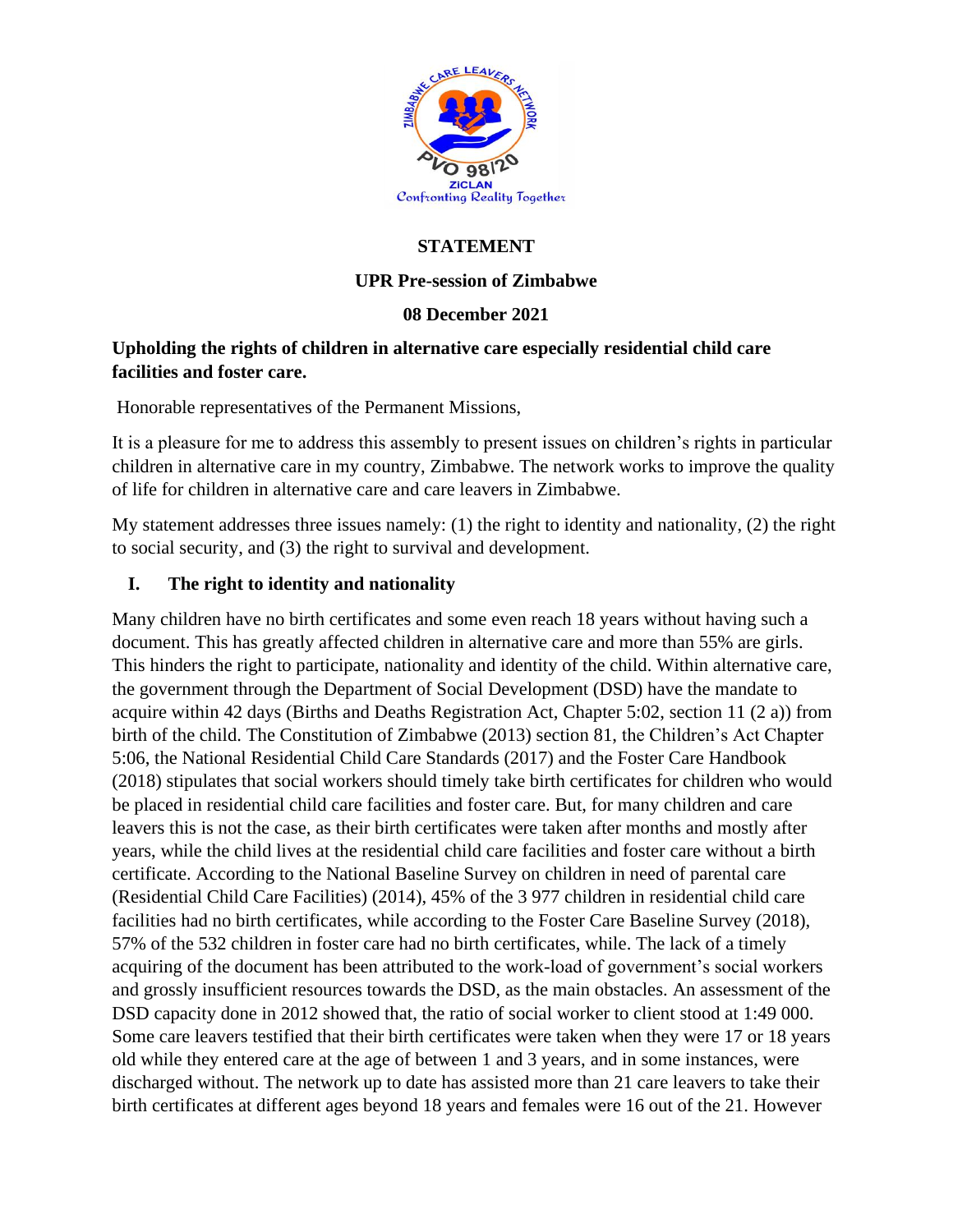

efforts have been made through the mobile birth registration done by two government ministries, to issue birth certificates for children in residential child care facilities. The exercise saw many children being issued with short/ abridged birth certificates. Still there are children in residential care and care leavers who do not have birth certificates. This deprives children and care leavers from enjoying their rights especially, to identity, nationality, voting, and access to education even participation in extracurricular activities like sports, and access to descent work among other deprivations.

#### **Recommendations**

We encourage Member States to recommend that the Government of Zimbabwe:

- **Ensure timely acquisition of birth certificates for all children including those in alternative care.**
- **Carry out mobile birth registration at least thrice a year throughout the country also targeting children in residential child care facilities, foster care and care leavers.**
- **Ensure that children do not exit alternative care especially residential child care facilities and foster care without vital registration documents like birth certificates and national identity cards.**

## **II. The right to social security**

The Constitution of Zimbabwe Section 30 provides that the state must take practical measures within the limits of the resources available to it, to provide social security and social care to those who are in need. Financing for alternative care is supposed to be covered by the budget line; Children in Difficult Circumstances Fund. Each child with a valid court order receives ZW\$1 500 which is equivalent to USD\$11.20 per month to cover school fees, purchase of food, payment of utility bills etc. Unfortunately this budget line is not well financed to meet the needs in the child, is disbursed on an irregular basis and the amount is grossly insufficient. According to the Zimbabwe Statistics Agency (2020), the changes in the cost of living especially basket of goods and services consumed by an average urban household of 5 people had increased by 953.36% in April 2020 as compared to 810.40% in April 2019. Consequently, residential child care facilities and foster parents increasingly find it difficult to provide for the basic needs of institutionalized children due to inflationary pressures.

#### **Recommendations**

We encourage Member States to recommend that the Government of Zimbabwe: